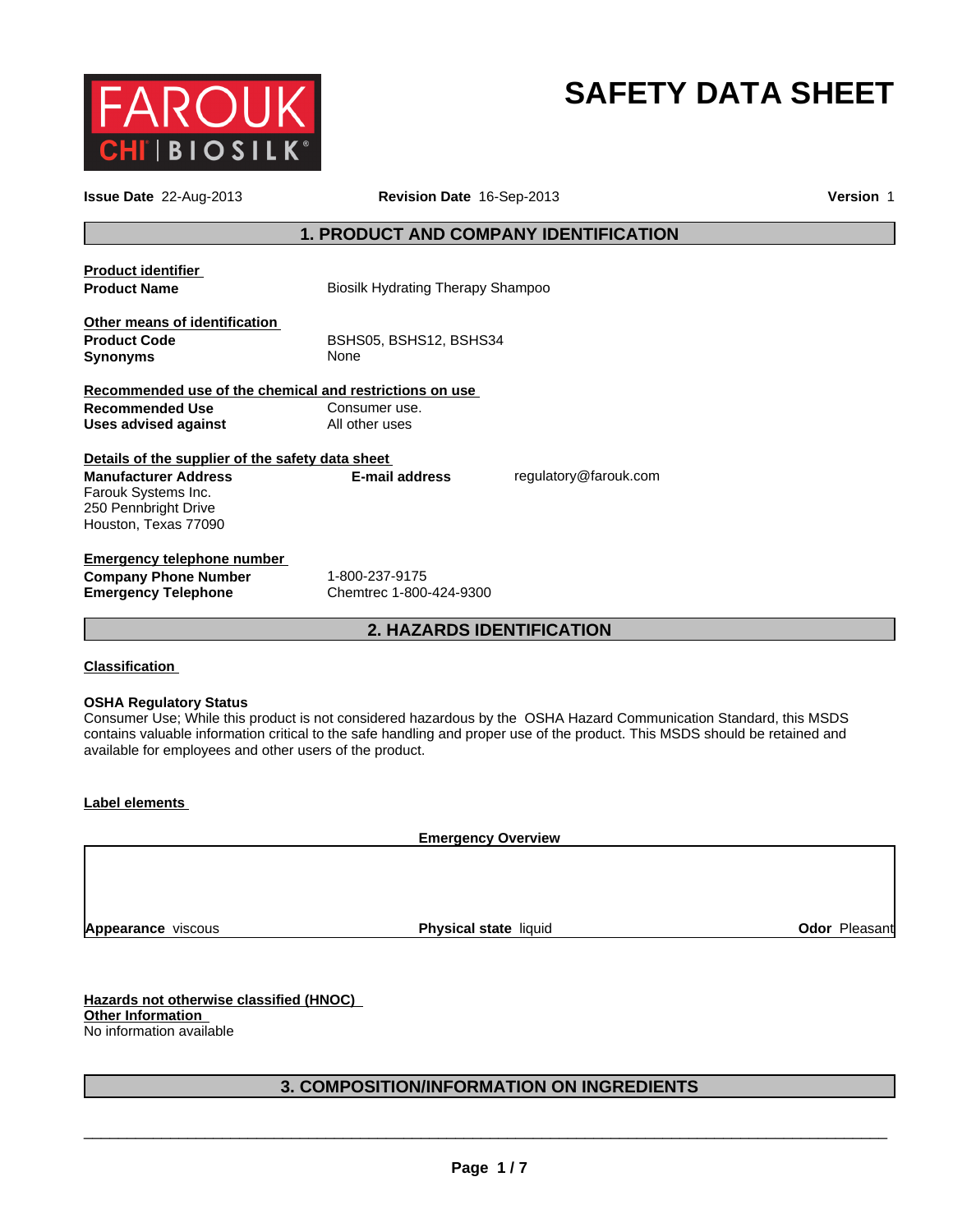Composition: The product(s) does not contain ingredients considered hazardous as defined by OSHA, 29 CFR 1910.1200 and/or WHMIS under the HPA.

## **4. FIRST AID MEASURES**

| <b>5. FIRE-FIGHTING MEASURES</b> |                                                                                                                                                                                    |  |  |
|----------------------------------|------------------------------------------------------------------------------------------------------------------------------------------------------------------------------------|--|--|
| Note to physicians               | Treat symptomatically.                                                                                                                                                             |  |  |
|                                  | Indication of any immediate medical attention and special treatment needed                                                                                                         |  |  |
| <b>Symptoms</b>                  | No information available.                                                                                                                                                          |  |  |
|                                  | Most important symptoms and effects, both acute and delayed                                                                                                                        |  |  |
| Ingestion                        | In case of accidental ingestion, DO NOT INDUCE VOMITING. Contact Poison Control<br>Center or local emergency telephone number for assistance. Seek immediate medical<br>attention. |  |  |
| <b>Inhalation</b>                | Should overexposure occur or victim show signs of immediate distress, remove victim to<br>fresh air.                                                                               |  |  |
| <b>Skin Contact</b>              | If skin problems occur, discontinue use. If symptoms persist, seek medical attention.                                                                                              |  |  |
| Eye contact                      | Rinse thoroughly with plenty of water for at least 15 minutes, lifting lower and upper eyelids.<br>If discomfort of irritation persists, seek medical attention.                   |  |  |
| First aid measures               |                                                                                                                                                                                    |  |  |

## **Suitable extinguishing media**

Use extinguishing measures that are appropriate to local circumstances and the surrounding environment.

**Unsuitable extinguishing media** Caution: Use of water spray when fighting fire may be inefficient.

#### **Specific hazards arising from the chemical**

No information available.

**Explosion data Sensitivity to Mechanical Impact** None. **Sensitivity to Static Discharge** None.

#### **Protective equipment and precautions for firefighters**

As in any fire, wear self-contained breathing apparatus pressure-demand, MSHA/NIOSH (approved or equivalent) and full protective gear.

**Flash point** Not Applicable

## **6. ACCIDENTAL RELEASE MEASURES**

## **Personal precautions, protective equipment and emergency procedures**

**Personal precautions** Ensure adequate ventilation, especially in confined areas.

\_\_\_\_\_\_\_\_\_\_\_\_\_\_\_\_\_\_\_\_\_\_\_\_\_\_\_\_\_\_\_\_\_\_\_\_\_\_\_\_\_\_\_\_\_\_\_\_\_\_\_\_\_\_\_\_\_\_\_\_\_\_\_\_\_\_\_\_\_\_\_\_\_\_\_\_\_\_\_\_\_\_\_\_\_\_\_\_\_\_\_\_\_

## **Environmental precautions**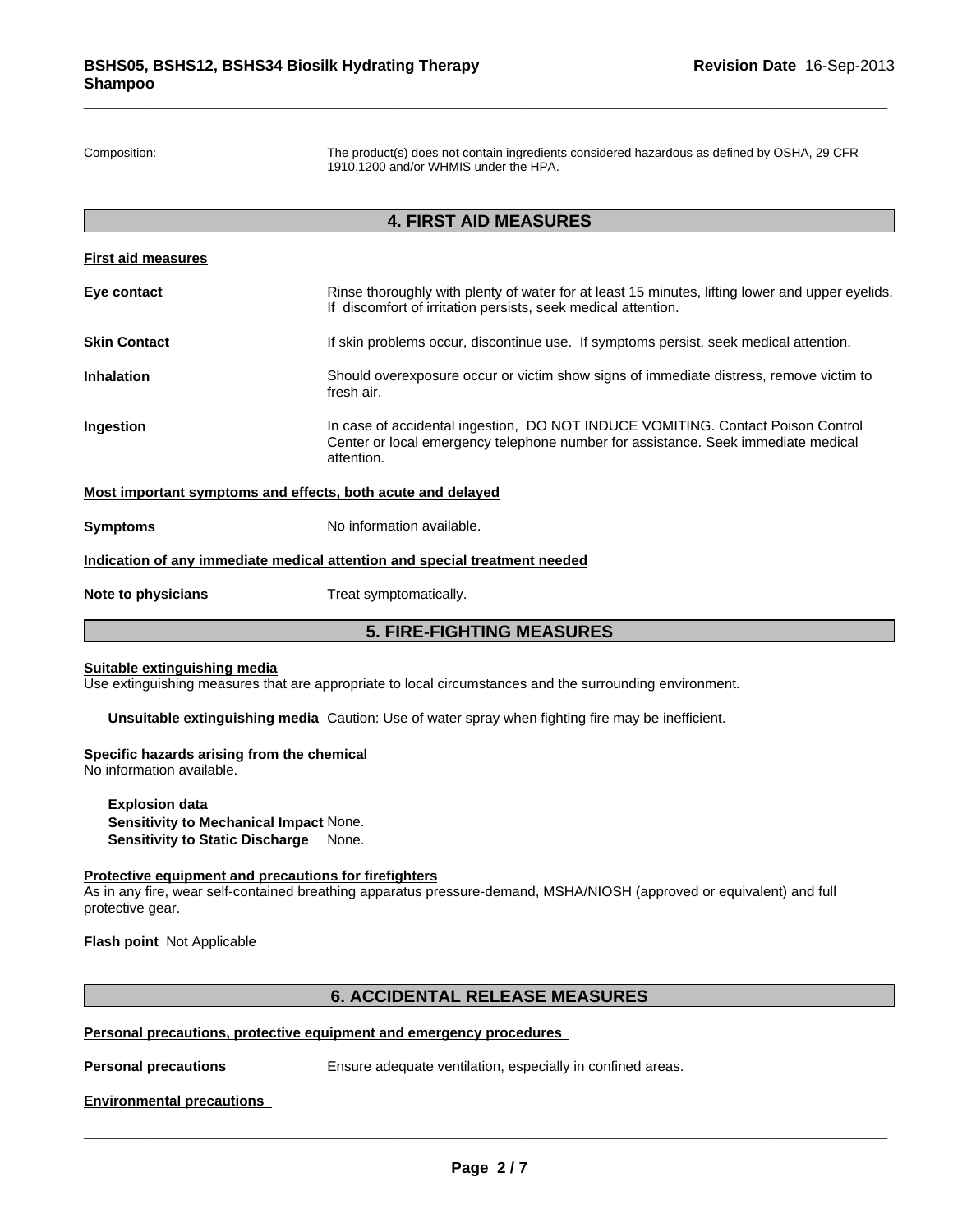| <b>Environmental precautions</b>                                                                                                                                                                                                                                                                                                                                  | See Section 12 for additional ecological information.                                 |  |  |  |  |
|-------------------------------------------------------------------------------------------------------------------------------------------------------------------------------------------------------------------------------------------------------------------------------------------------------------------------------------------------------------------|---------------------------------------------------------------------------------------|--|--|--|--|
| Methods and material for containment and cleaning up                                                                                                                                                                                                                                                                                                              |                                                                                       |  |  |  |  |
| <b>Methods for containment</b>                                                                                                                                                                                                                                                                                                                                    | Prevent further leakage or spillage if safe to do so.                                 |  |  |  |  |
| Methods for cleaning up                                                                                                                                                                                                                                                                                                                                           | Pick up and transfer to properly labeled containers.                                  |  |  |  |  |
|                                                                                                                                                                                                                                                                                                                                                                   | 7. HANDLING AND STORAGE                                                               |  |  |  |  |
| <b>Precautions for safe handling</b>                                                                                                                                                                                                                                                                                                                              |                                                                                       |  |  |  |  |
| Advice on safe handling                                                                                                                                                                                                                                                                                                                                           | Handle in accordance with good industrial hygiene and safety practice.                |  |  |  |  |
| Conditions for safe storage, including any incompatibilities                                                                                                                                                                                                                                                                                                      |                                                                                       |  |  |  |  |
| <b>Storage Conditions</b><br>Keep containers tightly closed in a dry, cool and well-ventilated place.                                                                                                                                                                                                                                                             |                                                                                       |  |  |  |  |
| Incompatible materials                                                                                                                                                                                                                                                                                                                                            | None known based on information supplied.                                             |  |  |  |  |
|                                                                                                                                                                                                                                                                                                                                                                   | 8. EXPOSURE CONTROLS/PERSONAL PROTECTION                                              |  |  |  |  |
| <b>Control parameters</b>                                                                                                                                                                                                                                                                                                                                         |                                                                                       |  |  |  |  |
| <b>Exposure Guidelines</b>                                                                                                                                                                                                                                                                                                                                        | This product, as supplied, does not contain any hazardous materials with occupational |  |  |  |  |
| <b>Appropriate engineering controls</b>                                                                                                                                                                                                                                                                                                                           | exposure limits established by the region specific regulatory bodies.                 |  |  |  |  |
| <b>Engineering Controls</b>                                                                                                                                                                                                                                                                                                                                       | None under normal use conditions.                                                     |  |  |  |  |
|                                                                                                                                                                                                                                                                                                                                                                   | Individual protection measures, such as personal protective equipment                 |  |  |  |  |
| <b>Eye/face protection</b>                                                                                                                                                                                                                                                                                                                                        | No special technical protective measures are necessary.                               |  |  |  |  |
| Skin and body protection                                                                                                                                                                                                                                                                                                                                          | No special technical protective measures are necessary.                               |  |  |  |  |
| <b>Respiratory protection</b><br>If exposure limits are exceeded or irritation is experienced, NIOSH/MSHA approved<br>respiratory protection should be worn. Positive-pressure supplied air respirators may be<br>required for high airborne contaminant concentrations. Respiratory protection must be<br>provided in accordance with current local regulations. |                                                                                       |  |  |  |  |
| <b>General Hygiene Considerations</b>                                                                                                                                                                                                                                                                                                                             | Wash contaminated clothing before reuse.                                              |  |  |  |  |
|                                                                                                                                                                                                                                                                                                                                                                   | <b>9. PHYSICAL AND CHEMICAL PROPERTIES</b>                                            |  |  |  |  |

# **Information on basic physical and chemical properties**

| <b>Physical state</b><br>Appearance<br>Color                                                  | liquid<br>viscous<br>beige                                                          | Odor<br>Odor threshold | Pleasant<br>No information available |
|-----------------------------------------------------------------------------------------------|-------------------------------------------------------------------------------------|------------------------|--------------------------------------|
| <b>Property</b><br>рH<br><b>Melting point/freezing point</b><br>Boiling point / boiling range | <b>Values</b><br>$5.5 - 6.2$<br>Not Applicable<br>> No information available 212 °F | Remarks • Method       |                                      |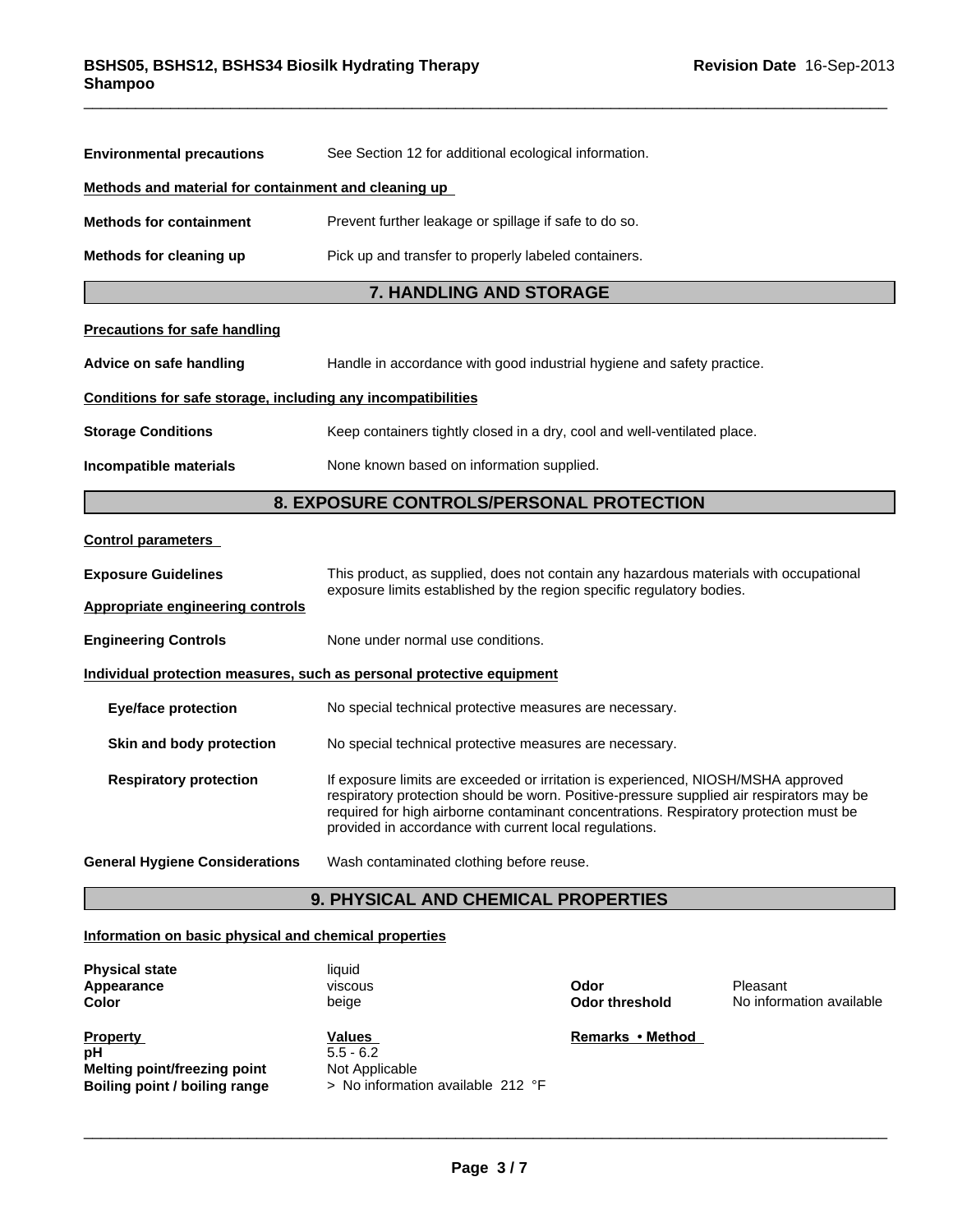| <b>Flash point</b><br><b>Evaporation rate</b><br>Flammability (solid, gas)<br><b>Flammability Limit in Air</b><br>Upper flammability limit<br>Lower flammability limit<br>Vapor pressure<br>Vapor density<br><b>Specific Gravity</b><br><b>Water solubility</b><br><b>Viscosity</b> | Not Applicable<br>Not Applicable<br>Not Applicable<br>Not Applicable<br>Not Applicable<br>Not Applicable<br>Not Applicable<br>Not Applicable<br>Insoluble in water<br>4000 - 5500 |
|-------------------------------------------------------------------------------------------------------------------------------------------------------------------------------------------------------------------------------------------------------------------------------------|-----------------------------------------------------------------------------------------------------------------------------------------------------------------------------------|
| <b>Other Information</b>                                                                                                                                                                                                                                                            |                                                                                                                                                                                   |
| <b>Molecular weight</b><br><b>VOC Content (%)</b><br><b>Density</b>                                                                                                                                                                                                                 | Not Applicable<br>Not Applicable<br>Not Applicable                                                                                                                                |

# **10. STABILITY AND REACTIVITY**

## **Reactivity**

No data available

## **Chemical stability**

Stable under recommended storage conditions.

## **Possibility of Hazardous Reactions**

None under normal processing.

**Hazardous polymerization** Hazardous polymerization does not occur.

#### **Conditions to avoid**

Extremes of temperature and direct sunlight.

#### **Incompatible materials**

None known based on information supplied.

## **Hazardous Decomposition Products**

None known based on information supplied.

## **11. TOXICOLOGICAL INFORMATION**

## **Information on likely routes of exposure**

| <b>Product Information</b> | No data available  |  |
|----------------------------|--------------------|--|
| <b>Inhalation</b>          | No data available. |  |
| Eye contact                | No data available. |  |
| <b>Skin Contact</b>        | No data available. |  |
| <b>Ingestion</b>           | No data available. |  |

## **Information on toxicological effects**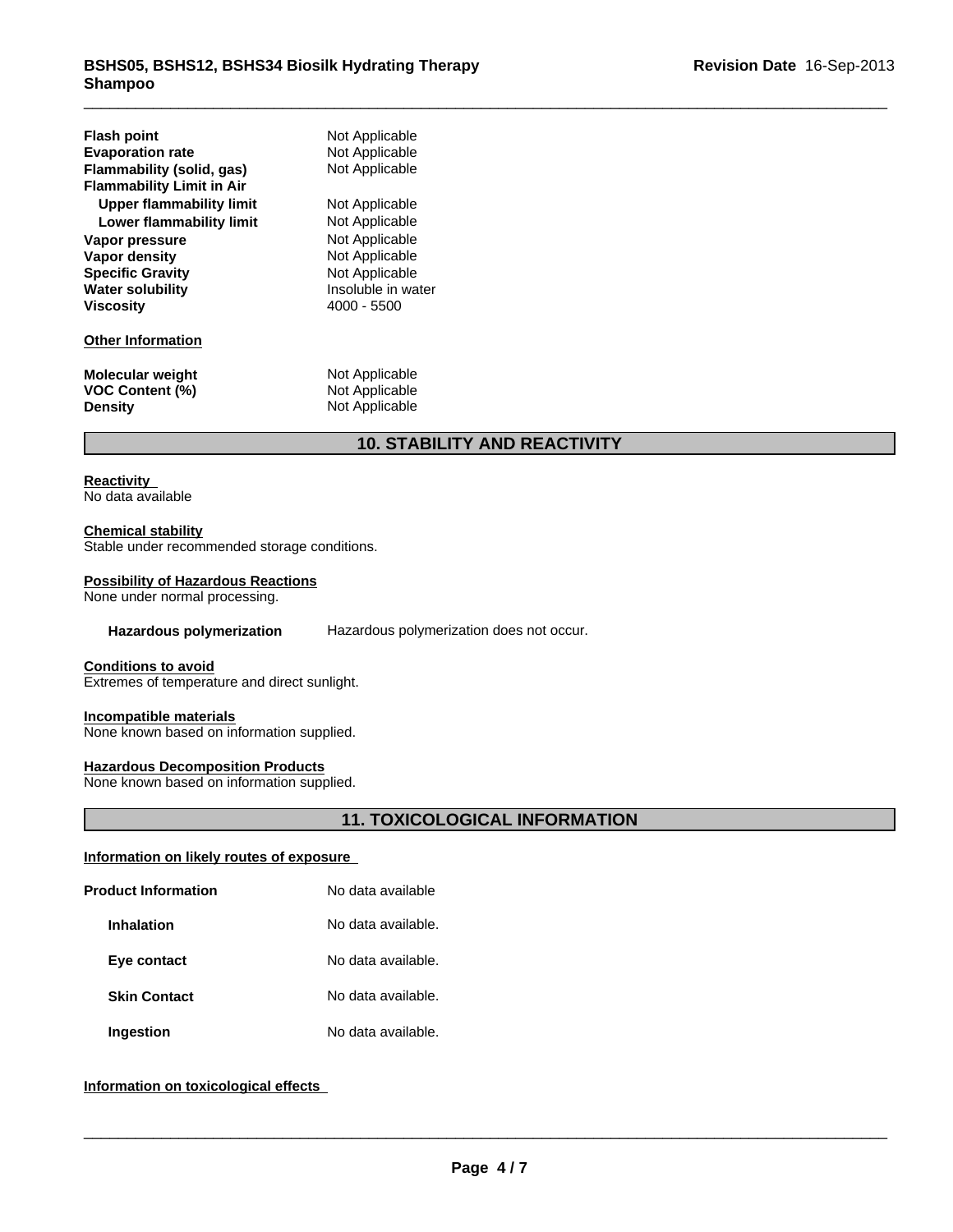| <b>Symptoms</b>                                                                                                                                                                                   | No information available.                                                                                                                                                                               |  |  |  |
|---------------------------------------------------------------------------------------------------------------------------------------------------------------------------------------------------|---------------------------------------------------------------------------------------------------------------------------------------------------------------------------------------------------------|--|--|--|
|                                                                                                                                                                                                   | Delayed and immediate effects as well as chronic effects from short and long-term exposure                                                                                                              |  |  |  |
| Sensitization<br><b>Germ cell mutagenicity</b><br>Carcinogenicity<br><b>Reproductive toxicity</b><br><b>STOT - single exposure</b><br><b>STOT - repeated exposure</b><br><b>Aspiration hazard</b> | No information available.<br>No information available.<br>No information available.<br>No information available.<br>No information available.<br>No information available.<br>No information available. |  |  |  |
| <b>Numerical measures of toxicity - Product Information</b>                                                                                                                                       |                                                                                                                                                                                                         |  |  |  |
| <b>Unknown Acute Toxicity</b>                                                                                                                                                                     | No information available                                                                                                                                                                                |  |  |  |
|                                                                                                                                                                                                   | <b>12. ECOLOGICAL INFORMATION</b>                                                                                                                                                                       |  |  |  |
| <b>Ecotoxicity</b>                                                                                                                                                                                |                                                                                                                                                                                                         |  |  |  |
|                                                                                                                                                                                                   | 13.0772% of the mixture consists of components(s) of unknown hazards to the aquatic environment                                                                                                         |  |  |  |
| Persistence and degradability<br>No information available.                                                                                                                                        |                                                                                                                                                                                                         |  |  |  |
| <b>Bioaccumulation</b><br>No information available.                                                                                                                                               |                                                                                                                                                                                                         |  |  |  |
| Other adverse effects                                                                                                                                                                             | No information available                                                                                                                                                                                |  |  |  |
| <b>13. DISPOSAL CONSIDERATIONS</b>                                                                                                                                                                |                                                                                                                                                                                                         |  |  |  |
| <b>Waste treatment methods</b>                                                                                                                                                                    |                                                                                                                                                                                                         |  |  |  |
| <b>Disposal of wastes</b>                                                                                                                                                                         | Dispose of contents/containers in accordance with local regulations.                                                                                                                                    |  |  |  |
| <b>Contaminated packaging</b>                                                                                                                                                                     | Dispose of in accordance with local regulations.                                                                                                                                                        |  |  |  |
|                                                                                                                                                                                                   |                                                                                                                                                                                                         |  |  |  |
|                                                                                                                                                                                                   |                                                                                                                                                                                                         |  |  |  |
|                                                                                                                                                                                                   | <b>14. TRANSPORT INFORMATION</b>                                                                                                                                                                        |  |  |  |

# **DOT** Not regulated

| ICAO (air)  | Not regulated |
|-------------|---------------|
| <b>IATA</b> | Not regulated |
| <b>IMDG</b> | Not regulated |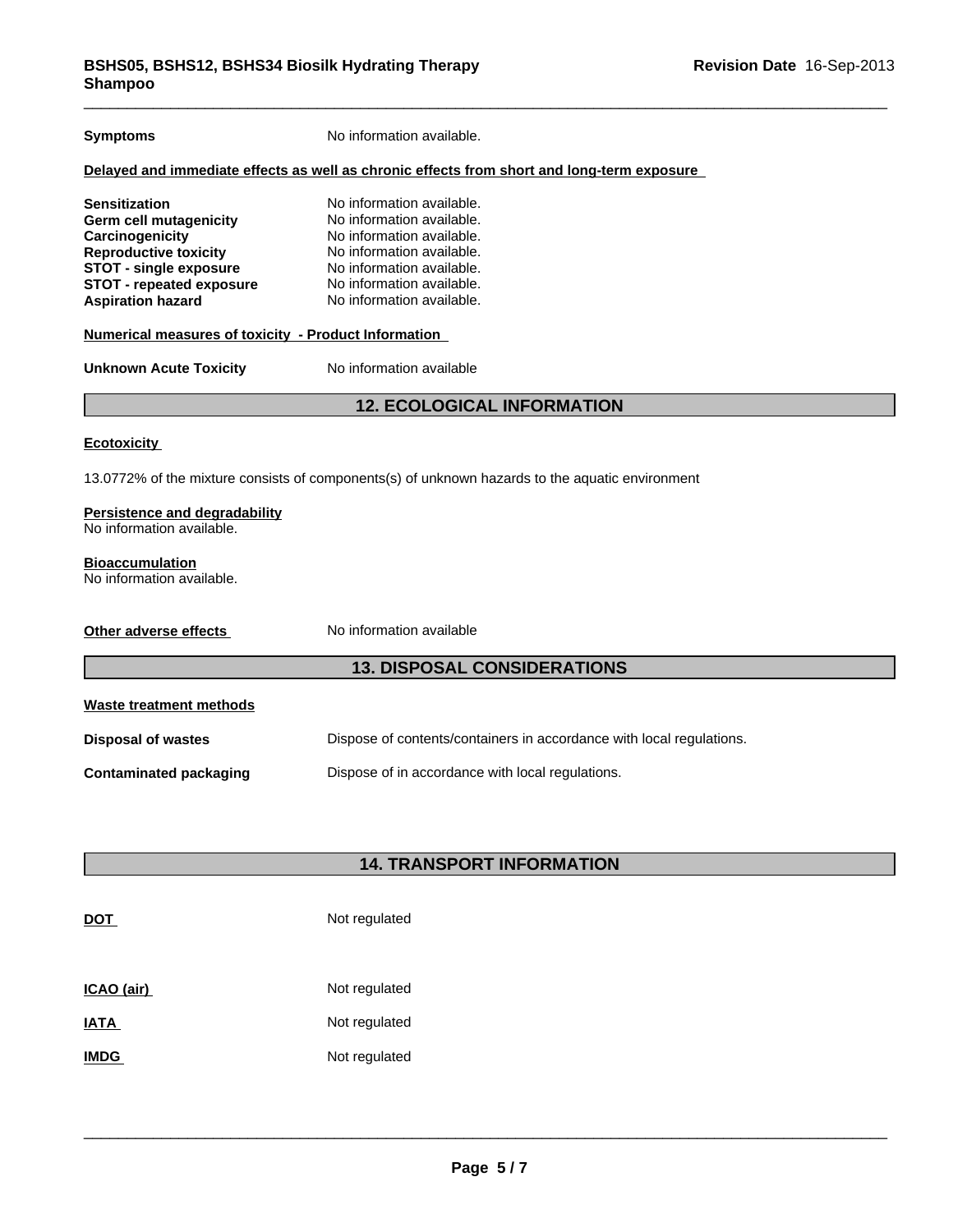## **15. REGULATORY INFORMATION**

## **International Inventories**

## **Legend:**

**TSCA** - United States Toxic Substances Control Act Section 8(b) Inventory

**DSL/NDSL** - Canadian Domestic Substances List/Non-Domestic Substances List

**EINECS/ELINCS** - European Inventory of Existing Chemical Substances/European List of Notified Chemical Substances

**ENCS** - Japan Existing and New Chemical Substances

**IECSC** - China Inventory of Existing Chemical Substances

**KECL** - Korean Existing and Evaluated Chemical Substances

**PICCS** - Philippines Inventory of Chemicals and Chemical Substances

**AICS** - Australian Inventory of Chemical Substances

## **US Federal Regulations**

## **SARA 313**

Section 313 of Title III of the Superfund Amendments and Reauthorization Act of 1986 (SARA). This product does not contain any chemicals which are subject to the reporting requirements of the Act and Title 40 of the Code of Federal Regulations, Part 372

#### **SARA 311/312 Hazard Categories**

| Acute health hazard               | No. |  |
|-----------------------------------|-----|--|
| Chronic Health Hazard             | No. |  |
| Fire hazard                       | No. |  |
| Sudden release of pressure hazard | No. |  |
| <b>Reactive Hazard</b>            | N٥  |  |

## **CWA (Clean Water Act)**

This product does not contain any substances regulated as pollutants pursuant to the Clean Water Act (40 CFR 122.21 and 40 CFR 122.42)

## **CERCLA**

This material, as supplied, does not contain any substances regulated as hazardous substances under the Comprehensive Environmental Response Compensation and Liability Act (CERCLA) (40 CFR 302) or the Superfund Amendments and Reauthorization Act (SARA) (40 CFR 355). There may be specific reporting requirements at the local, regional, or state level pertaining to releases of this material

## **US State Regulations**

#### **California Proposition 65**

This product does not contain any Proposition 65 chemicals

#### **U.S. State Right-to-Know Regulations**

## **U.S. EPA Label Information**

**EPA Pesticide Registration Number** Not Applicable

## **16. OTHER INFORMATION**

| <b>NFPA</b>                                                                                   | Health hazards 0           | <b>Flammability 0</b> | Instability 0             | <b>Physical and Chemical</b><br><b>Properties</b> - |
|-----------------------------------------------------------------------------------------------|----------------------------|-----------------------|---------------------------|-----------------------------------------------------|
| <b>HMIS</b>                                                                                   | <b>Health hazards 0</b>    | <b>Flammability 0</b> | <b>Physical hazards</b> 0 | Personal protection X                               |
| <b>Issue Date</b><br><b>Revision Date</b><br><b>Revision Note</b><br>No information available | 22-Aug-2013<br>16-Sep-2013 |                       |                           |                                                     |